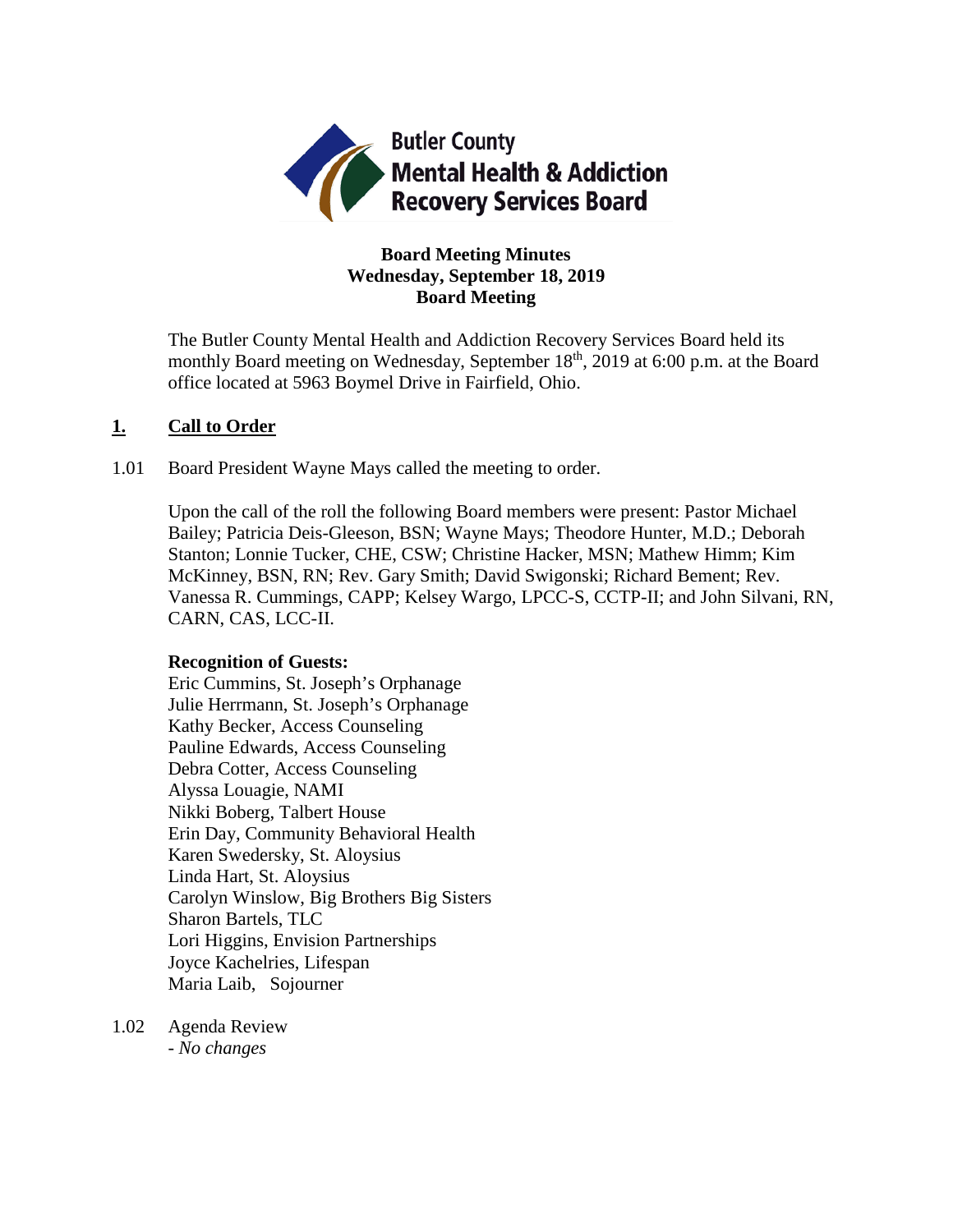1.03 Public Comments on the Agenda - *No comments*

## **2. Swearing in of Board Members**

- 2.01 **Swearing in of Rev. Vanessa R. Cummings, CAPP** Rev. Vanessa R. Cummings, CAPP was sworn into office by Cassandra Kiesey, Esq.
- 2.02 **Swearing in of Kelsey Wargo, LPCC-S, CCTP-II** Kelsey Wargo, LPCC-S, CCTP-II was sworn into office by Cassandra Kiesey, Esq.
- 2.03 **Swearing in of John Stephen Silvani, RN CARN CAS LCDC-II** John Stephen Silvani, RN CARN CAS LCDC-II was sworn into office by Cassandra Kiesey, Esq.
- 2.04 **Swearing in of Mathew Himm** Mathew Himm was sworn into office by Cassandra Kiesey, Esq.
- 2.05. **Swearing in of David Swigonski** David Swigonski was sworn into office by Cassandra Kiesey, Esq.

# **3. Board Communication & Announcements**

### 3.01 Executive Director's Report

# I. **OhioMAS FY20 – 21 State Budget Highlights**

Dr. Rasmus gave an update on the status of new state funding for fiscal 2020 and 2021. Butler County is 2.3% of the state's full allocations that would be dispersed to Butler County at this percentage if a per capita allocation formula were used. There is 5.75 million dollars listed in the Ohio Department of Mental Health and Addiction Services (ODMHAS) budget for crisis flex crisis funding. BCMHARS is targeted to receive \$170,155, which is about 3% for mental health and addiction services for fiscal year 2020 and then again in 2021. There is also 14.23 million dollars in specialty certified court docket funds available. Butler County will receive \$100,000 for fiscal years 2020 and 2021.

Additionally, there is 9.25 million dollars in crisis infrastructure funds yet to be allocated by ODMHAS in just fiscal year 2020. These funds have not been allocated yet. There is a meeting of the Crisis Academy on October 28<sup>th</sup> by the state in Columbus to address this Crisis Infrastructure funding. Furthermore, there is also 18 million dollars in  $K - 12$  prevention funds for fiscal year 2020 to be allocated to counties for BH prevention. It has not been determined how these will be allocated yet.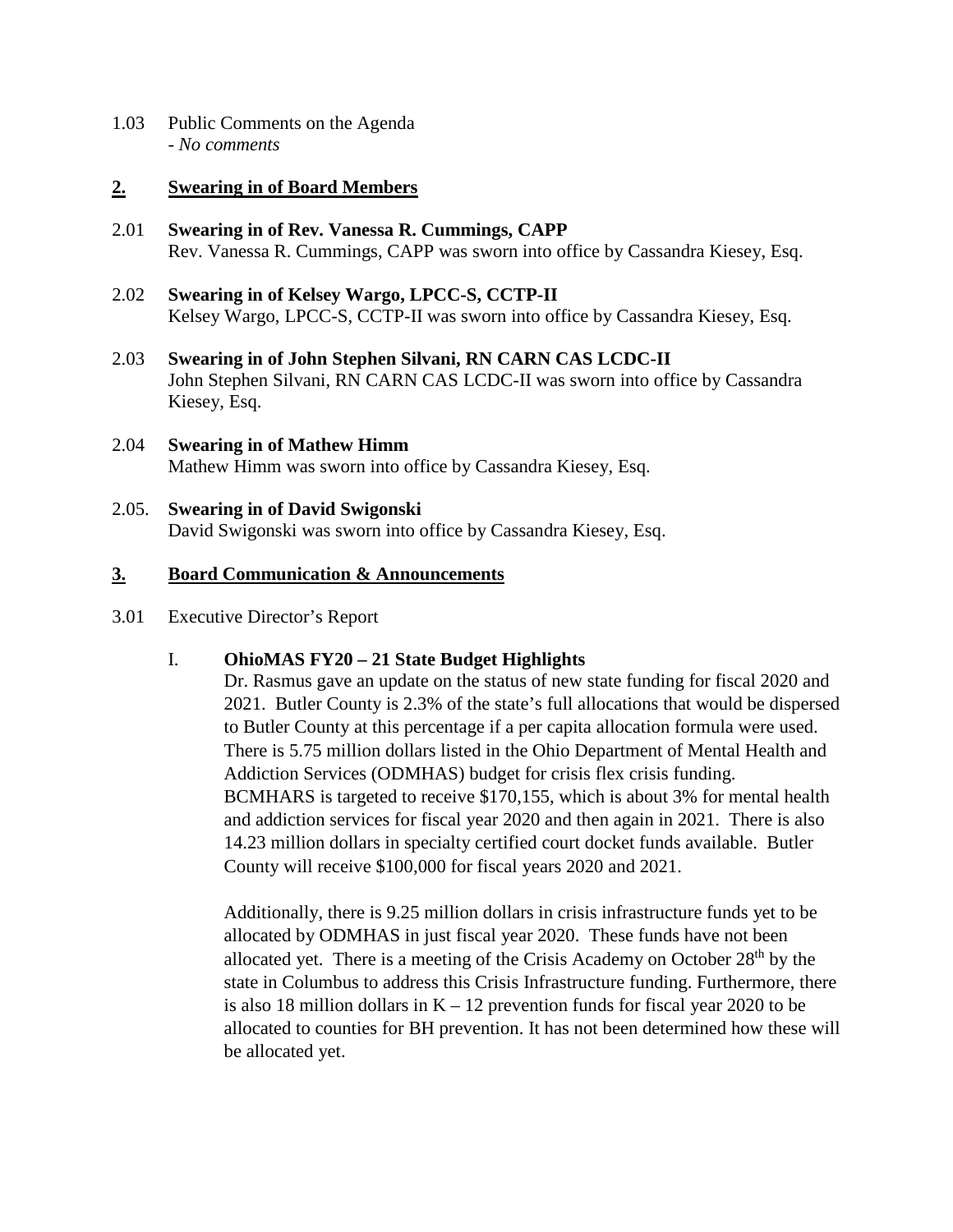# II. **BH Redesign/Manage Care Carve In Update**

The BCMHARS Board staff continues to meet with providers monthly as they have for the past two years. In the most recent meeting, many of the advanced payments are either in negotiation for payback plans or in finalization. Care Source continues to have customer service issues.

# III. **Board Member Focus/Recognition**

John Silvani has been elected to the Board as a Director at Large of the International Nurses Society on Addictions for 2019 to 2021. He will be attending the conference in Baltimore in October.

# IV. **September – National Suicide Awareness Month**

Dr. Rasmus acknowledged that September is National Suicide Awareness Month.

- V. **Article, "Butler County Among State Suicide Leaders" Rutledge, M. (2019, September 19) Retrieved from** [https://www.journal-news.com/news/local/hidden](https://www.journal-news.com/news/local/hidden-surprise-some-butler-county-among-state-leaders-suicides/EIE2XnxShjUT0UFBtjoLdP/)[surprise-some-butler-county-among-state-leaders-suicides/EIE2XnxShjUT0UFBtjoLdP/#](https://www.journal-news.com/news/local/hidden-surprise-some-butler-county-among-state-leaders-suicides/EIE2XnxShjUT0UFBtjoLdP/) The article identifies that there were 41 suicides in Butler County in 2018. While countywide, suicides have recently dropped 6.8%, Middletown's numbers have doubled in one year. A new technique called QPR (Question, Persuade and Refer) is a lifesaving technique that can be learned in 90 minutes.
- VI. **Article, "Climate Grief: Fears About The Planet's Future Weigh on Americans' Mental Health" Knight, V. (2019, July 18) Retrieved from**  [https://khn.org/news/climate-grief-fears-about-the-planets-future-weigh-on](https://khn.org/news/climate-grief-fears-about-the-planets-future-weigh-on-americans-mental-health/)[americans-mental-health/](https://khn.org/news/climate-grief-fears-about-the-planets-future-weigh-on-americans-mental-health/)

An April survey by Yale and George Mason universities found that 62% of Americans were "somewhat worried" about climate change. 23% were "very worried." A 2019 Gallup poll reported that 54% of those aged 18 to 34, 38% of those 35 to 54 and 44% of those 55 and older "worry a great deal" about global warming. There is no epidemiological data yet to show how common distress and anxiety related to climate change is.

VII. **Article, "Broken heart syndrome and cancer are connected, scientists say" Asmelash, L. & Ries, B. (2019, July 18) Retrieved from**  [https://www.cnn.com/2019/07/18/health/broken-heart-syndrome-cancer](https://www.cnn.com/2019/07/18/health/broken-heart-syndrome-cancer-trnd/index.html)[trnd/index.html](https://www.cnn.com/2019/07/18/health/broken-heart-syndrome-cancer-trnd/index.html) Broken heart syndrome, also called stress-induced cardiomyopathy or Takotsubo

cardiomyopathy is triggered by intensely stressful situations. Symptoms include sudden chest pain, caused by the surge of stress hormones. Research published in the Journal of American Heart Association states broken heart syndrome may be linked to cancer. This study found that one in six people with broken heart syndrome developed cancer and were more likely to die within five years after their diagnosis compared to those without broken heart syndrome.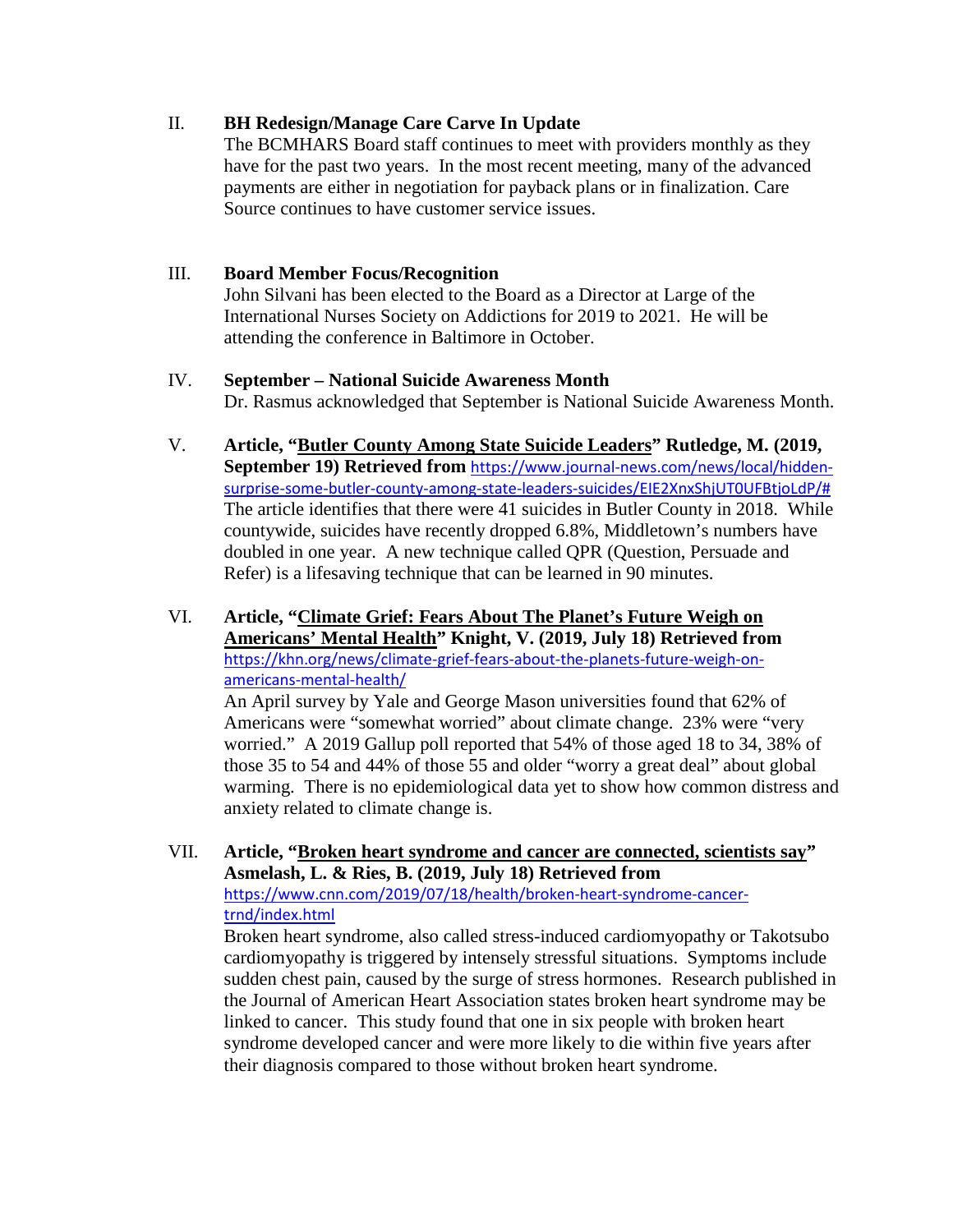- VIII **Article, "Lettuce be happy: A longitudinal UK study on the relationship between fruit and vegetable consumption and well-being" Ocean, N., Howley, P., & Ensor, J. (2019)** *Social Science & Medicine, 222,* **333 – 345. doi: 10.1016/j.socscimed.2018.12.017 Retrieved from**  <https://www.sciencedirect.com/science/article/pii/S0277953618306907> Recent research suggests that increased consumption of fruits and vegetables could play a role in enhancing mental well-being in the short-term.
- IX **Article, "How a person vapes, not just what a person vapes, could also play a big role in vaping harm" Robinson, R. (2019, September 13) Retrieved from**  [https://theconversation.com/how-a-person-vapes-not-just-what-a-person-vapes-could](https://theconversation.com/how-a-person-vapes-not-just-what-a-person-vapes-could-also-play-a-big-role-in-vaping-harm-122527)[also-play-a-big-role-in-vaping-harm-122527](https://theconversation.com/how-a-person-vapes-not-just-what-a-person-vapes-could-also-play-a-big-role-in-vaping-harm-122527) The Centers for Disease Control and Prevention is looking at the different flavored nicotine juices and other substances users are vaping in e-cigarettes to determine how the aerosol might be affecting users' lungs.
- X NAMI Walk is Saturday, October  $12<sup>th</sup>$  at 10:00 a.m.

# **4. Consent Agenda**

- 4.01 Consent Agenda Items
	- A. June Board Meeting Minutes
	- B. June Executive Committee Meeting Minutes
	- C. September ARS Meeting Minutes
	- D. September MH Meeting Minutes
	- E. Diane E. Zucker Contract
	- F. Kim Grimes Contract

*Mr. Himm motioned to approve the items in the consent agenda. Mr. Silvani seconded the motion. The vote carried the motion.*

# **5. Review of Committee Meetings**

- 5.01 MH Committee June Meeting Review Ms. McKinney gave a brief update on the MH Committee Meeting activities this month.
- 5.02 ARS Committee June Meeting Review Mr. Himm gave a brief update on the ARS Committee meeting activities this month.

# **6. New Business**

- 6.01 **Plaque – Patricia Irwin, RN, MSN, CS** President Mays and Dr. Rasmus recognized Patricia Irwin, RN, MSN, CS for the service provided to the Board.
- 6.02 Greater Miami Services (**GMS) Proposal**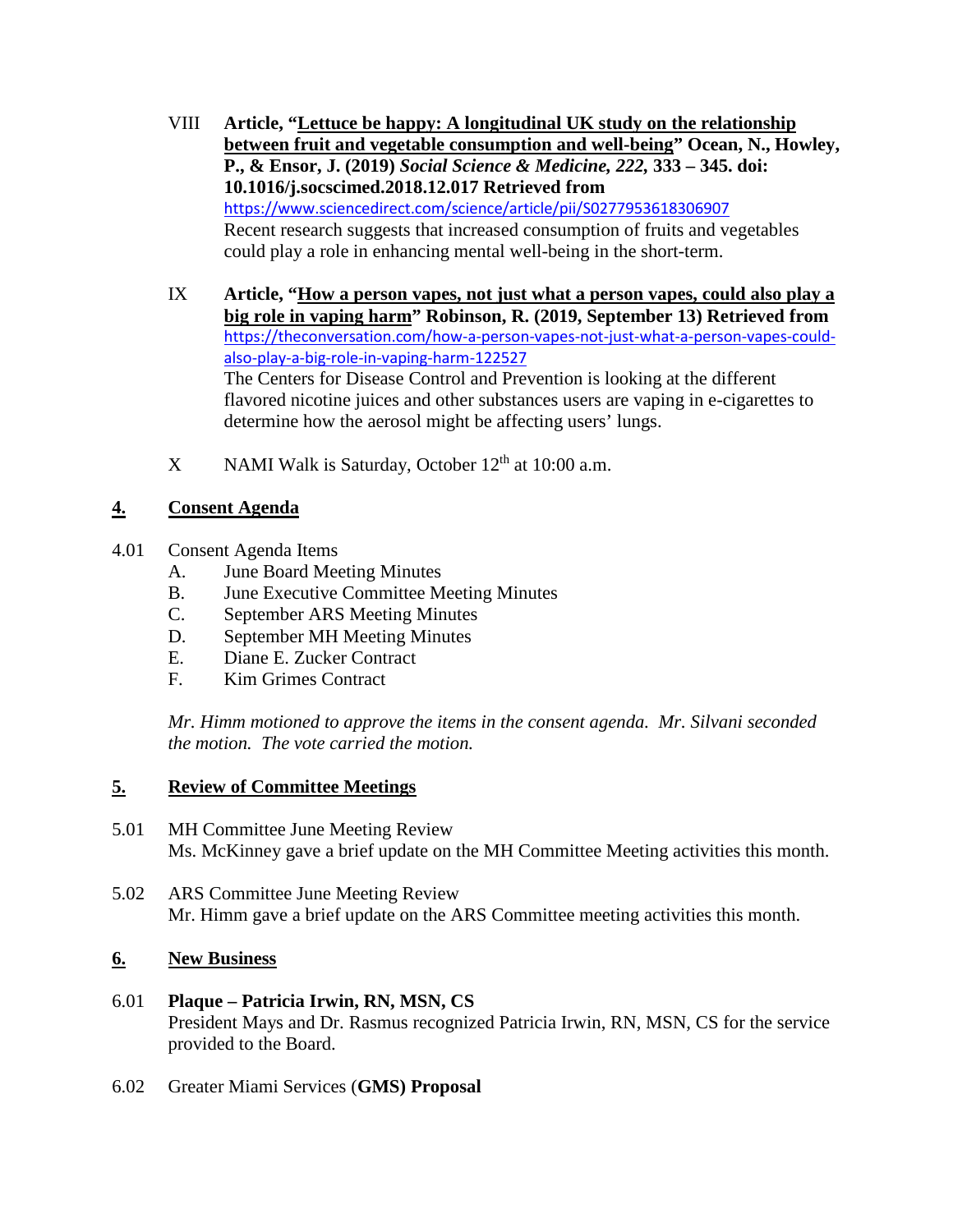Dr. Rasmus reminded Board members that the GMS lease was extended until December 2020 by Fort Hamilton Hospital. The air conditioner broke. Bed capacity is 15, Community Behavioral health are currently running at 11, which is a loss due to the air conditioning issue. There was an initial stage one \$8,800 proposal for a space analysis for relocation. There now is an additional proposal of \$11,200 for the next phase, which includes a cost analysis.

*Ms. Hacker motioned to approve the GMS Proposal. Dr. Hunter seconded the motion. The vote carried the motion.*

#### 6.03 **FY20 County Budget**

Mr. Rhodus shared the fiscal year 2020 county budget which includes the BCMHARS Board's: mission; vision; projected goals and objectives; revenues and expenditures; and organizational chart.

*Ms. Desi-Gleeson motioned to approve the FY20 County Budget. Mr. Tucker seconded the motion. The vote carried the motion.*

#### 6.04 **Fee Schedule Rate Change**

Medicaid has increased some of their Behavioral Health (BH) rates. Mr. Rhodus is making a request to the Board to change some of the Butler County Mental Health and & Addiction Recovery Services Board rates to match Medicaid.

*Mr. Himm motioned to approve the Fee Schedule Rate Change. Rev. Cummings seconded the motion. The vote carried the motion*

#### 6.05 **April – May Board Fiscal Report**

April is 83% of the year. 72.18% of Board revenues have been collected. Board administration expenses is at 74%. 69% of the contracts have been paid. Board Cash balance as of April 30, 2019 is \$20,233,206.00.

May is 92% of the year. 78.8% of Board revenue have been collected in May. Board administration expenses are 84%. 74% of the contracts have been paid. Cash balance as of May 31, 2019 is \$19,227,897.00.

*Mr. Swigonski motioned to approve the Fiscal Report. Ms. Stanton seconded the motion. The vote carried the motion*

#### 6.06 **Budget Revisions**

**Access Counseling** – Board requested budget revision due to additional funding from State Opiate Response (SOR) funding is for a total of \$140,000. The contract is not to exceed \$1,117,790. They passed their scorecard requirements.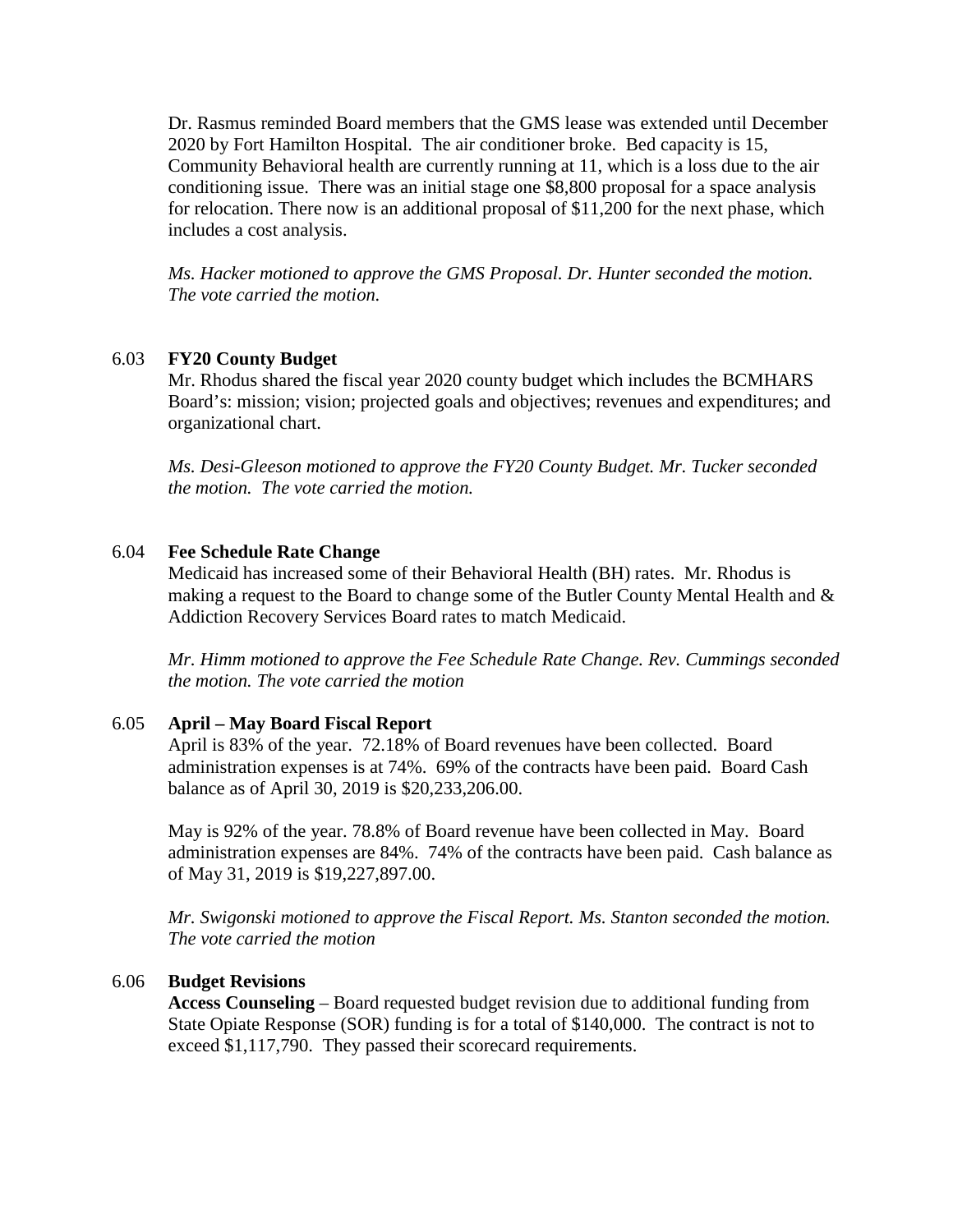**Butler Behavioral Health** – Board requested budget revision decrease of \$11,264 due to Engage 2.0 grant. The contract is not to exceed \$2,041,237. They passed their scorecard requirements.

**Community Behavioral Health** – Board requested budget revision due to additional funding from State Opiate Response (SOR) funding for a total of \$20,000. The contract is not to exceed \$4,087,333. They passed their scorecard requirements.

*Pastor Bailey motioned to approve the contract modifications. Ms. Stanton seconded the motion. The vote carried the motion.*

**Sojourner Recovery Services** – Board requested budget revision due to the Federal Women's Treatment Grant. We have been directed by OhioMHAS to payout the balance of the grant. The total paid to date is \$257,839. They did not pass their scorecard requirements.

*Ms. Hacker motioned to approve the Sojourner Recovery Services FY19 Contract Modification. Rev. Cummings seconded the motion. The vote carried the motion.* 

**Sojourner Recovery Services** – Board requested budget increase due to the State Opiate Response (SOR) grant in the amount of \$45,000. The contract is not to exceed \$1,863,557. They did not pass their scorecard requirements.

*Ms. Gleeson motioned to approve the Sojourner Recovery Services FY20 Contract Modification. Ms. Stanton seconded the motion. The vote carried the motion.* 

### 6.07 **Sojourner Contract Update**

An Addendum was added to the Sojourner contract in June concerning Item 11.5. An alternative has been created, an amendment, which the Butler County Mental Health and Addiction Recovery Services Board agrees to fund Room and Board services in support of residential substance use treatment services occurring at Sojourner Recovery Services for Butler County residents at a rate of \$65 per diem. The original rate was \$98. These services will be billed through the GOSH claim billing system.

*Mr. Tucker motioned to approve the Sojourner Amendment. Mr. Himm seconded the motion. The vote carried the motion*

### 6.08 **Budget Revision Policy**

The last documented budget revision policy update was October 18, 2017. On October 17, 2018 the Board approved a budget modification for September through June of FY19. Currently, Dr. Rasmus requested a Board policy emphasizing a provider facilitated budget revision for the months of November, January, March and April.

*Ms. Hacker motioned to approve the Budget Revision Policy. Ms. McKinney seconded the motion. The vote carried the motion*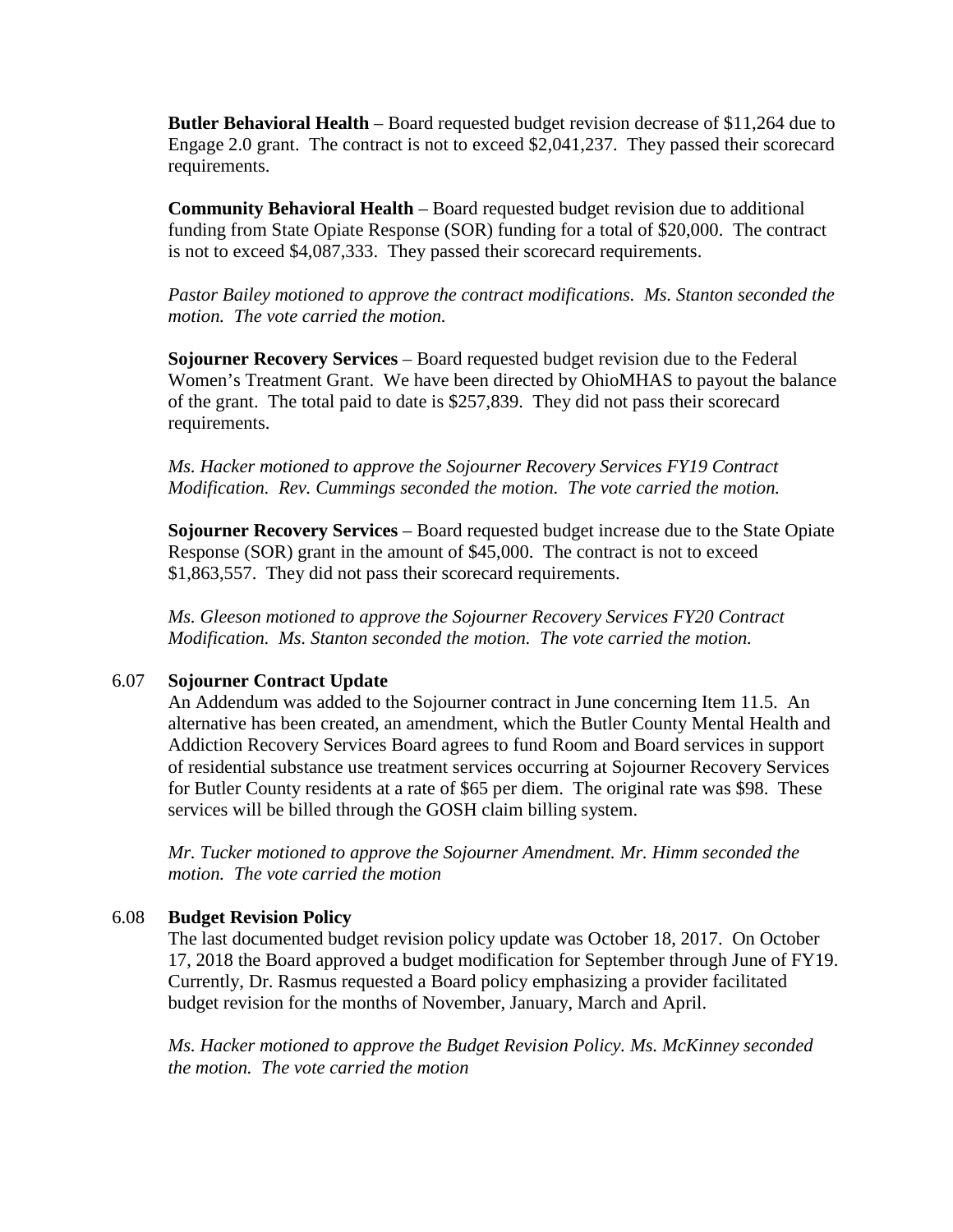### 6.09 **Collaborative FY19 Reallocation**

Over the last biennial, which includes 2018 and 2019, the state has supported the crisis stabilization centers and withdrawal management centers. There are six collaboratives in the state and the BCMHARS Board is in the southwest collaborative. Overall the state allocates annually \$6,000,000 for withdrawal management centers and each collaborative receives \$1,000,000 per year. There is \$1,500,000 in crisis stabilization per year, which is \$250,000 per collaborative. The funding for 2018 has been spent. Still, there is \$298,053 of funding leftover from 2019 that has been rolled over to 2020 through Beckett Springs Hospital. The BCMHARS Board managed the funding in previous years. Dr. Rasmus is requesting that the Board authorize him to finalize and allocate these carryover funds with input from four other southwest collaborative Boards.

*Mr. Bement motioned to approve the Collaborative FY19 Reallocation. Ms. Stanton seconded the motion. The vote carried the motion.*

### 6.10 **Assistant Director of Finance & Admin. Services Job Description - ADAS**

Jim Evans, the Board HR subcontractor, did a point factor analysis, reviewed OACBHA's salary survey, and created a salary schedule for all Board staff. The Board has updated the job description for the Assistant Director of Finance & Administrative Services position and it was re-point factored by Jim Evans. Dr. Rasmus asked for the revised job description to be endorsed.

*Mr. Tucker motioned to approve the job description for the Assistant Director of Finance & Administrative Services. Ms. Wargo seconded the motion. The vote carried the motion.*

### 6.11 **Affirmative Action Plan**

Jim Evans of JK Evans & Associates, LLC assessed the Butler County Mental Health and Addiction Recovery Services Board's affirmative action plan and it is in compliance. Its current workforce fully utilizes both minorities and women in each of the job groups.

*Mr. Swigonski motioned to approve the Affirmative Action Plan. Dr. Hunter seconded the motion. The vote carried the motion.*

### 6.12 **Community Plan**

Each board is required to submit to the Ohio Department of Mental Health and Addiction Services (ODMHAS) community plan every two years. It was approved on September  $5<sup>th</sup>$ . It is aligned with the Board strategic plan and the community health improvement plan that is done in collaboration with the health districts in Butler County.

*Ms. Deis-Gleeson motioned to approve the Community Plan. Ms. Stanton seconded the motion. The vote carried the motion.*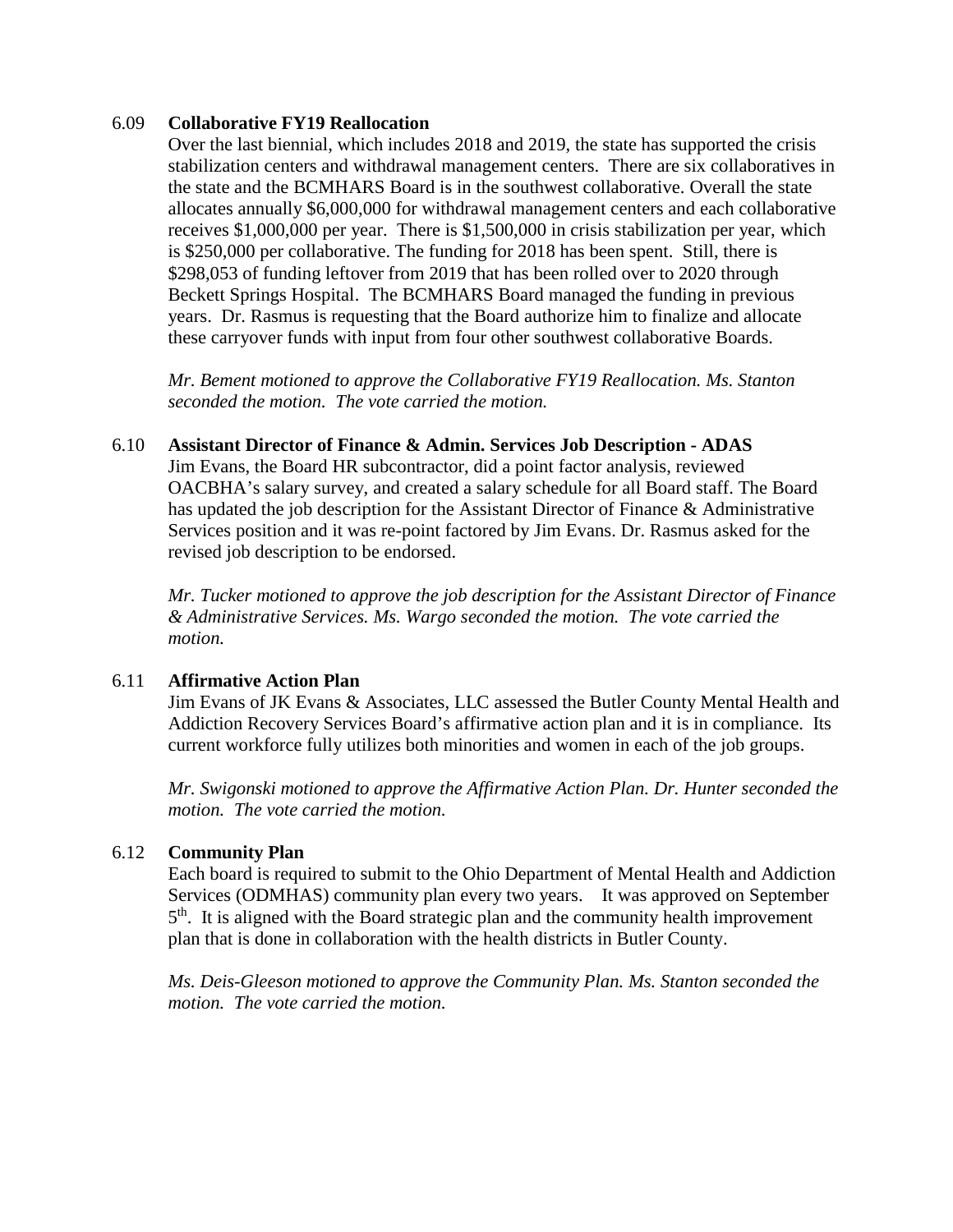# 6.13 **FY20 COAP Grant Award**

Martina Weber has been working with the area courts to establish a misdemeanor drug court. The \$50,000 COAP grant award, which is coming from COAP funding, will help fund the start-up costs and operating expenses for this new specialty court.

*Pastor Bailey motioned to approve the FY20 COAP Grant Award. Mr. Himm seconded the motion. The vote carried the motion.*

## 6.14 **Atrium Contract**

The Butler County Mental Health and Addiction Recovery Services Board has contracted with Atrium for \$125,000 at the per diem rate of \$800 for inpatient psychiatric services. This contract is retroactive back to July 1, 2019.

*Ms. Hacker motioned to approve the Atrium contract. Ms. McKinney seconded the motion. The vote carried the motion.* 

### 6.15 **Agreement and MOU for Opportunities for Ohioans w/ Disabilities**

This is an employment program that assists persons with substance abuse disorders to help with workforce rehab. It has vocational research counselors, job developers and case managers. Its focus is towards long-term employment. The contract is for \$74,230.

*Mr. Bement motioned to approve the Agreement and MOU for Opportunities for Ohioans with Disabilities. Ms. Stanton seconded the motion. The vote carried the motion.*

### 6.16 **Board Self-Assessment (For Information Only)**

Mr. Swigonski presented and reviewed the Board Self-Assessment.

### 6.17 **State Hospital Report**

There was a Board target for 6 civil beds a day and 12 forensic beds at the state hospital in fiscal year 2019. In June 2019, the county used 2.1 civil beds and 15.5 forensic beds. In July 2020, the average usage was 1 civil bed and 15 forensic beds. In August 2020, the county used an average of 2 civil beds a day and 13 forensic beds. For the first two months of fiscal year 2020, there is an average of 1.5 civil beds and 14 forensic beds utilized by the county.

### 6.18 **Vouchers and Payments Made by Direct Deduction**

Mr. Rhodus discussed the current voucher approvals and direct deductions.

*Mr. Himm motioned to approve the Vouchers and Payments made by Direct Deduction. Pastor Smith seconded the motion. The vote carried the motion.*

# **7. Guest and Board Comments**

### 7.01 **Guest/Board Comments**

Dr. Rasmus threw out the first pitch at the Hamilton Joe's game on July  $9<sup>th</sup>$ . There is a plaque with a photo and the baseball to memorialize the occasion in the board room.